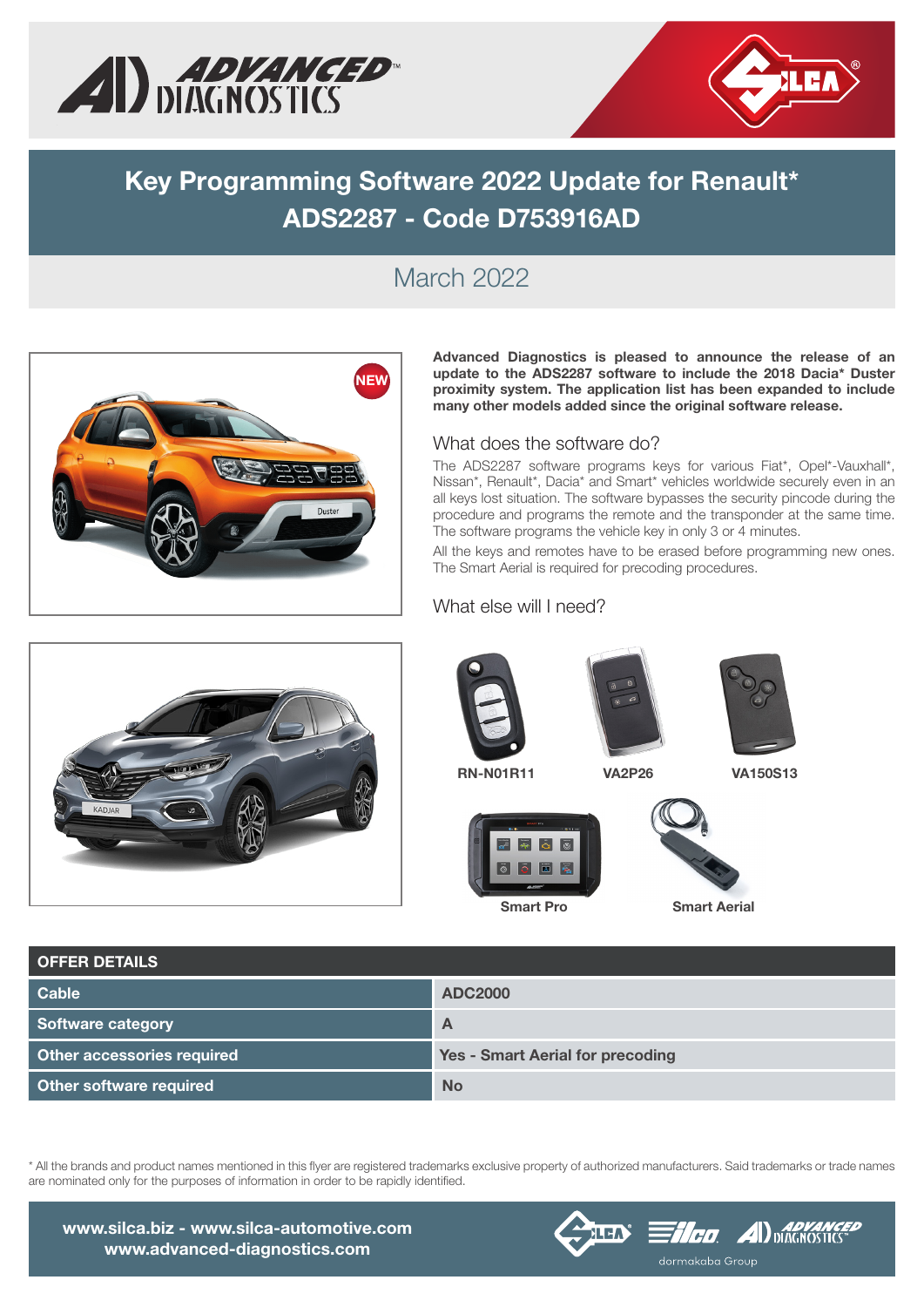



# Software Applications

### Renault\* 2022 Update - ADS2287

### Europe

| <b>TABLE</b>                                                 |                      |                           |                           |                      |                        |                             |            |                                 |                                 |
|--------------------------------------------------------------|----------------------|---------------------------|---------------------------|----------------------|------------------------|-----------------------------|------------|---------------------------------|---------------------------------|
| $\star$<br>$\sim$                                            |                      | 6                         | PIN<br>$\checkmark$       | PIN                  | $\frac{1}{\text{PRO}}$ | 85                          | $\bigcirc$ | $\bigoplus_{i=1}^n$<br>KEY REF. | $\bigoplus_{i=1}^n$<br>KEY REF. |
| Dacia* Duster (bladed key)<br>$\mathbf \Theta$<br>2019-2021  | $\blacktriangledown$ | $\blacktriangledown$      | $\blacktriangledown$      | $\checkmark$         | ADC2000                | $\bigotimes$                | ID49-1E    | HU179TE                         | <b>RN-N01R11</b>                |
| Dacia* Duster (proximity key)<br><b>NEW</b><br>2018-2021     | $\blacktriangledown$ | $\blacktriangledown$      | $\blacktriangledown$      | $\checkmark$         | ADC2000                | $\bigotimes$                | ID49-1E    |                                 |                                 |
| Fiat* Talento (Bladed key)<br>2016-2021                      | $\blacktriangledown$ | $\left(\checkmark\right)$ | $\blacktriangledown$      | $\blacktriangledown$ | ADC2000                | $\infty$                    | ID49-1E    | VA <sub>2</sub>                 | <b>RN-N01R11</b>                |
| Lada* XRAY (Bladed key)<br>$\mathbf \Theta$<br>2018-2021     | $\blacktriangledown$ | $\blacktriangledown$      | $\blacktriangledown$      | $\blacktriangledown$ | ADC2000                | $\left( \infty \right)$     | ID49-1E    | VA <sub>2</sub>                 | <b>RN-N01R11</b>                |
| Nissan* NV300 (Bladed key)<br>0<br>2016-2020                 | $\blacktriangledown$ | $\blacktriangledown$      | $\left(\checkmark\right)$ | $(\checkmark$        | ADC2000                | $\left(\infty\right)$       | ID49-1E    | VA <sub>2</sub>                 | <b>RN-N01R11</b>                |
| Nissan* Primastar (Bladed key)<br>2016 to 2018               | $\blacktriangledown$ | $\blacktriangledown$      | $(\vee)$                  | $\blacktriangledown$ | ADC2000                | $\infty$                    | ID49-1E    | VA <sub>2</sub>                 | <b>RN-N01R11</b>                |
| Opel* Vauxhall* Vivaro (Bladed key)<br>2014 to 2019          | $\bigvee$            | $\left(\checkmark\right)$ | $(\vee)$                  | $(\checkmark)$       | ADC2000                | $\bigotimes$                | ID49-1E    | VA <sub>2</sub>                 | <b>RN-N01R11</b>                |
| Renault* Captur (Proximity key)<br>2015 to 2019              | $\bigvee$            | $\blacktriangledown$      | $\blacktriangledown$      | $\checkmark$         | ADC2000                | $\bigotimes$                | ID49-1E    | <b>VA150</b>                    | VA150S13                        |
| Renault* Clio 4 (Proximity key)<br>2015 to 2019              | $\bigvee$            | $\left(\checkmark\right)$ | $\left(\checkmark\right)$ | $(\checkmark)$       | ADC2000                | $\infty$                    | ID49-1E    | <b>VA150</b>                    | VA150S13                        |
| Renault* Kadjar (Proximity key)<br>2015 to 2021              | $\blacktriangledown$ | $\left(\checkmark\right)$ | $\left(\checkmark\right)$ | $(\vee)$             | ADC2000                | $\bigotimes$                | ID49-1E    | VA <sub>2</sub>                 | <b>VA2P26</b>                   |
| Renault* Koleos 2 (Proximity key)<br>2016 to 2021            | $\blacktriangledown$ | $\left(\checkmark\right)$ | $\left(\checkmark\right)$ | $(\checkmark)$       | ADC2000                | $\left(\!\mathsf{x}\right)$ | ID49-1E    | VA <sub>2</sub>                 | <b>VA2P26</b>                   |
| Renault* Logan (Bladed key)<br>$\mathbf \Theta$<br>2014-2020 | $\blacktriangledown$ | $\left(\checkmark\right)$ | $\blacktriangledown$      | $\checkmark$         | ADC2000                | $\bigotimes$                | ID49-1E    | HU179TE                         | <b>RN-N01R11</b>                |
| Renault* Megane (Proximity key)<br>2016 to 2019              | $\blacktriangledown$ | $\blacktriangledown$      | $\blacktriangledown$      | $\checkmark$         | ADC2000                | $(\mathsf{x})$              | ID49-1E    | VA <sub>2</sub>                 | <b>VA2P26</b>                   |
| Renault* Scenic (Proximity key)<br>2016 to 2019              | $\blacktriangledown$ | $\blacktriangledown$      | $(\vee)$                  | $(\checkmark$        | ADC2000                | $\infty$                    | ID49-1E    | VA <sub>2</sub>                 | <b>VA2P26</b>                   |
| Renault* Talisman (Proximity key)<br>0<br>2016-2018          | $\blacktriangledown$ | $\blacktriangledown$      | $\blacktriangledown$      | $\blacktriangledown$ | ADC2000                | $\left(\mathsf{x}\right)$   | ID49-1E    | VA <sub>2</sub>                 | <b>VA2P26</b>                   |
| Renault* Talisman (Proximity key)<br>O<br>2019-2021          | $\checkmark$         | $\checkmark$              | $\checkmark$              | $\blacktriangledown$ | ADC2000                | $(\!\mathsf{x}\!)$          | ID49-1E    | VA <sub>2</sub>                 | <b>VA2P26</b>                   |
| Renault* Trafic 3 (Bladed key)<br>2014-2019                  | $\bigvee$            | $\bigvee$                 | $\bigvee$                 | $\blacktriangledown$ | ADC2000                | $\bigotimes$                | ID49-1E    | VA <sub>2</sub>                 | <b>RN-N01R11</b>                |
| Renault* Twingo 3 (Bladed key)<br>2014-2019                  |                      | $\blacktriangledown$      | $\bigvee$                 | $\checkmark$         | ADC2000                | $\left(\!\infty\!\right)$   | ID49-1E    | VA <sub>2</sub>                 | <b>RN-N01R11</b>                |
| Smart* Forfour (Bladed key)<br>$\bullet$<br>2015-2021        |                      | $\left(\checkmark\right)$ | $\left(\checkmark\right)$ | $(\checkmark)$       | ADC2000                | $\left(\mathsf{x}\right)$   | ID49-1E    | VA <sub>2</sub>                 | <b>RN-N01R11</b>                |
| Smart* Fortwo (Bladed key)<br>2015-2021                      | $\blacktriangledown$ | $\left(\checkmark\right)$ | $\left(\checkmark\right)$ | $\blacktriangledown$ | ADC2000                | $\bigotimes$                | ID49-1E    | VA <sub>2</sub>                 | <b>RN-N01R11</b>                |
| a Added model                                                |                      |                           |                           |                      |                        |                             |            |                                 |                                 |

Added model

\* All the brands and product names mentioned in this flyer are registered trademarks exclusive property of authorized manufacturers. Said trademarks or trade names are nominated only for the purposes of information in order to be rapidly identified.

www.silca.biz - www.silca-automotive.com www.advanced-diagnostics.com